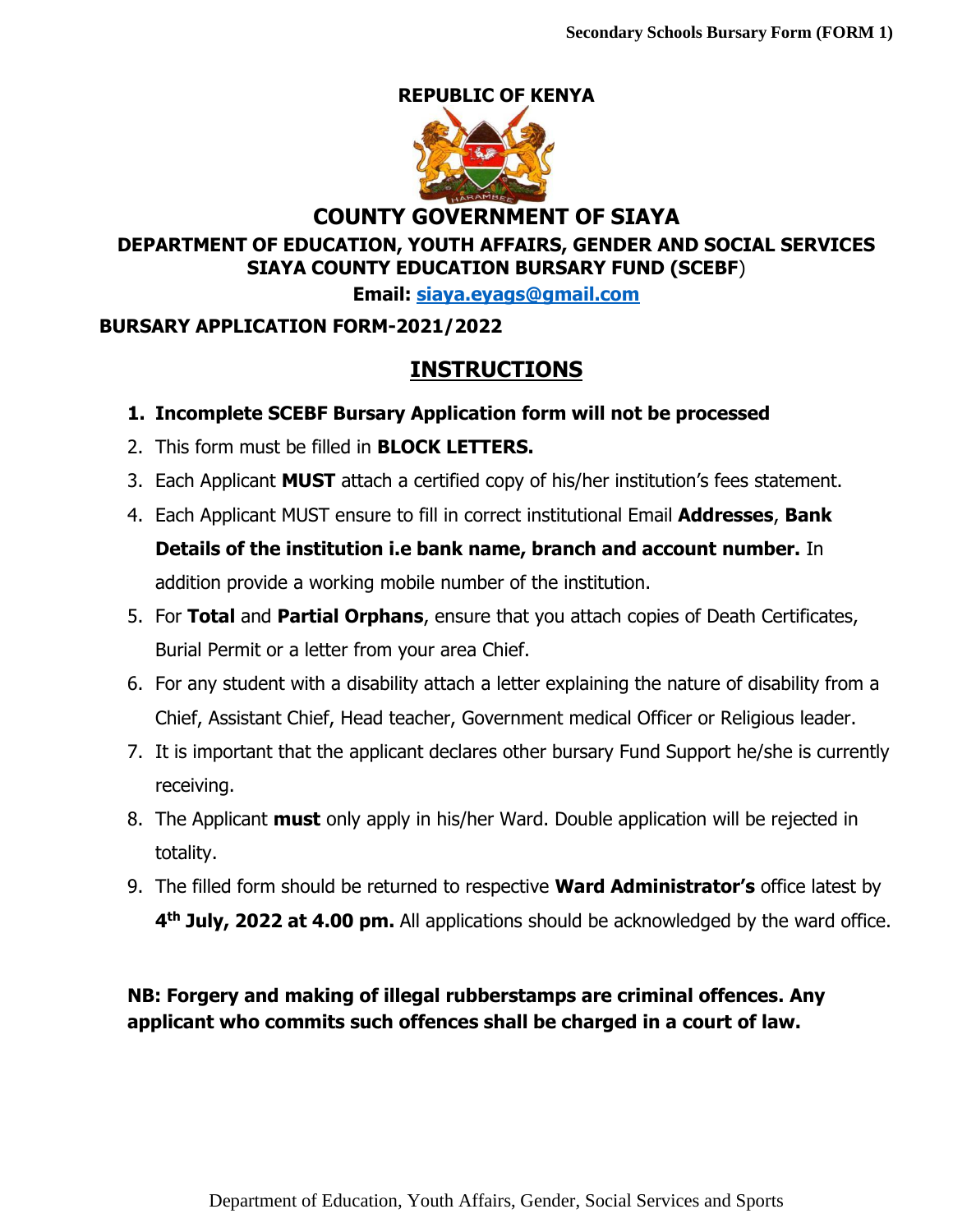| <b>PART 1: GENERAL INFORMATION (Use block letters)</b>                                                      |                                      |                 |                 | <b>Secondary Schools Bursary Form (FORM 1)</b> |
|-------------------------------------------------------------------------------------------------------------|--------------------------------------|-----------------|-----------------|------------------------------------------------|
|                                                                                                             | Year of ApplicationCounty Sub-County |                 |                 |                                                |
|                                                                                                             |                                      |                 |                 |                                                |
| <b>PART 2: STUDENT PERSONAL DATA:</b>                                                                       |                                      |                 |                 |                                                |
|                                                                                                             |                                      |                 |                 |                                                |
|                                                                                                             | Surname                              | First           |                 | Middle                                         |
| (b) Sex: Male<br><b>The Common</b>                                                                          | Female                               | (Tick one only) |                 |                                                |
|                                                                                                             |                                      |                 |                 |                                                |
|                                                                                                             |                                      |                 |                 |                                                |
|                                                                                                             |                                      |                 |                 |                                                |
|                                                                                                             |                                      |                 |                 |                                                |
|                                                                                                             |                                      | <b>OR</b>       |                 |                                                |
|                                                                                                             |                                      |                 |                 |                                                |
|                                                                                                             |                                      |                 |                 |                                                |
| (i) Who pays for your fees: (i)Father $\Box$ (ii) Mother $\Box$ (iii) Guardian                              |                                      |                 |                 |                                                |
| (iv)A well-wisher $\boxed{\qquad}$ (v) sponsor $\boxed{\qquad}$ (Tick one only)                             |                                      |                 |                 |                                                |
| <b>PART 3: EDUCATION DATA/INSTITUTION DETAILS</b>                                                           |                                      |                 |                 |                                                |
|                                                                                                             |                                      |                 |                 |                                                |
|                                                                                                             |                                      |                 |                 |                                                |
| (c) Year of Admission Admission NoForm/Class                                                                |                                      |                 |                 |                                                |
| (d) Category of School National $\Box$ County $\Box$                                                        |                                      |                 |                 | Sub-County   (Tick as appropriate)             |
| (Attach Evidence i.e. either admission letter or report form)                                               |                                      |                 |                 |                                                |
| <b>PART 4: FEES PAYABLE FOR THE YEAR</b>                                                                    |                                      |                 |                 |                                                |
|                                                                                                             |                                      |                 |                 |                                                |
|                                                                                                             |                                      |                 |                 |                                                |
|                                                                                                             |                                      |                 |                 |                                                |
| Nb: National schools: kshs 20,000 Boarding schools: kshs 10000 Day schools: kshs 5000                       |                                      |                 |                 |                                                |
| (Attach certified copy of current fee structure) or fees balance statement duly certified by the Principal) |                                      |                 |                 |                                                |
| <b>PART 5: FAMILY STATUS INFORMATION</b>                                                                    |                                      |                 |                 |                                                |
| (a) Both Parents alive:                                                                                     | Both Parents dead                    |                 |                 |                                                |
| (b) One Parent Alive                                                                                        |                                      |                 |                 |                                                |
| (c) Single Parent Alive                                                                                     | Single Parent Dead                   |                 | (Tick one only) |                                                |

Department of Education, Youth Affairs, Gender, Social Services and Sports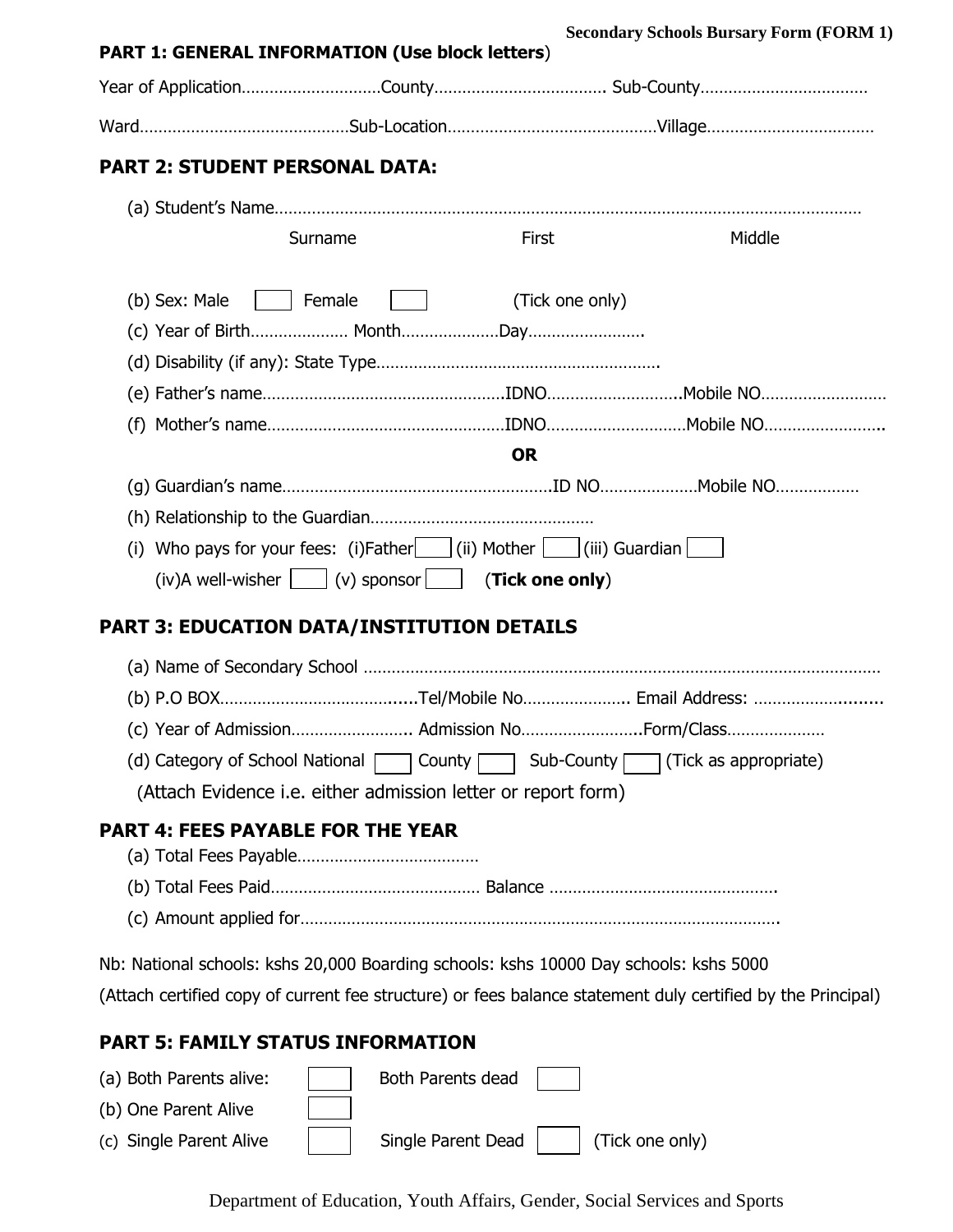(Attach a death certificate /burial permit or Letter from Chief or Assistant Chief)

(d) Family's main source of income :…………………………………Total income per Year Ksh……………………

#### (e) **State why you are not able to pay your school fees**

………………………………………………………………………………………………………………………………………………

#### (f) **OTHER SIBLINGS IN SCHOOL/COLLEGES/UNIVERSITY**

| <b>Name of student</b>           | <b>Institution</b> |  | Form/Year   Total/Fee(Ksh) | <b>Paid</b><br>Ksh) | <b>Balance</b><br>(Ksh) |
|----------------------------------|--------------------|--|----------------------------|---------------------|-------------------------|
|                                  |                    |  |                            |                     |                         |
|                                  |                    |  |                            |                     |                         |
|                                  |                    |  |                            |                     |                         |
|                                  |                    |  |                            |                     |                         |
|                                  |                    |  |                            |                     |                         |
|                                  |                    |  |                            |                     |                         |
| <b>Total Fee Burden Per year</b> |                    |  |                            |                     |                         |

#### **PART 6: STATUS OF BURSARY RECEIVED (If any**)

|                                                                   | (b) Are you a beneficiary of any other Bursary Scheme? (i) Yes $\vert$ $\vert$ (ii) No $\vert$                                                                                                                                                     |      | (tick one only) |
|-------------------------------------------------------------------|----------------------------------------------------------------------------------------------------------------------------------------------------------------------------------------------------------------------------------------------------|------|-----------------|
|                                                                   |                                                                                                                                                                                                                                                    |      |                 |
|                                                                   |                                                                                                                                                                                                                                                    |      |                 |
|                                                                   | PART 7: VERIFICATION, DECLARATION AND RECOMMENDATION                                                                                                                                                                                               |      |                 |
| (A) STUDENT'S DECLARATION:                                        |                                                                                                                                                                                                                                                    |      |                 |
|                                                                   | I declare that the information given above is true:                                                                                                                                                                                                |      |                 |
|                                                                   |                                                                                                                                                                                                                                                    |      |                 |
| (B) PARENT'S/GUARDIAN'S DECLARATION<br>information given is true. | I declare that I have read this form or this form has been read to me and hereby confirm that                                                                                                                                                      |      |                 |
|                                                                   |                                                                                                                                                                                                                                                    |      |                 |
|                                                                   | (C) IMMEDIATE PRIMARY SCHOOL HEAD TEACHERS'S DECLARATION<br>(I)Year of Admission KCPE Result: MarksGrade<br>(ii) Discipline: Excellent $\Box$ Very Good $\Box$ Good<br>(iii) Recommendation on level of need, Discipline and Academic performance: | Fair | Poor            |
|                                                                   |                                                                                                                                                                                                                                                    |      |                 |

Department of Education, Youth Affairs, Gender, Social Services and Sports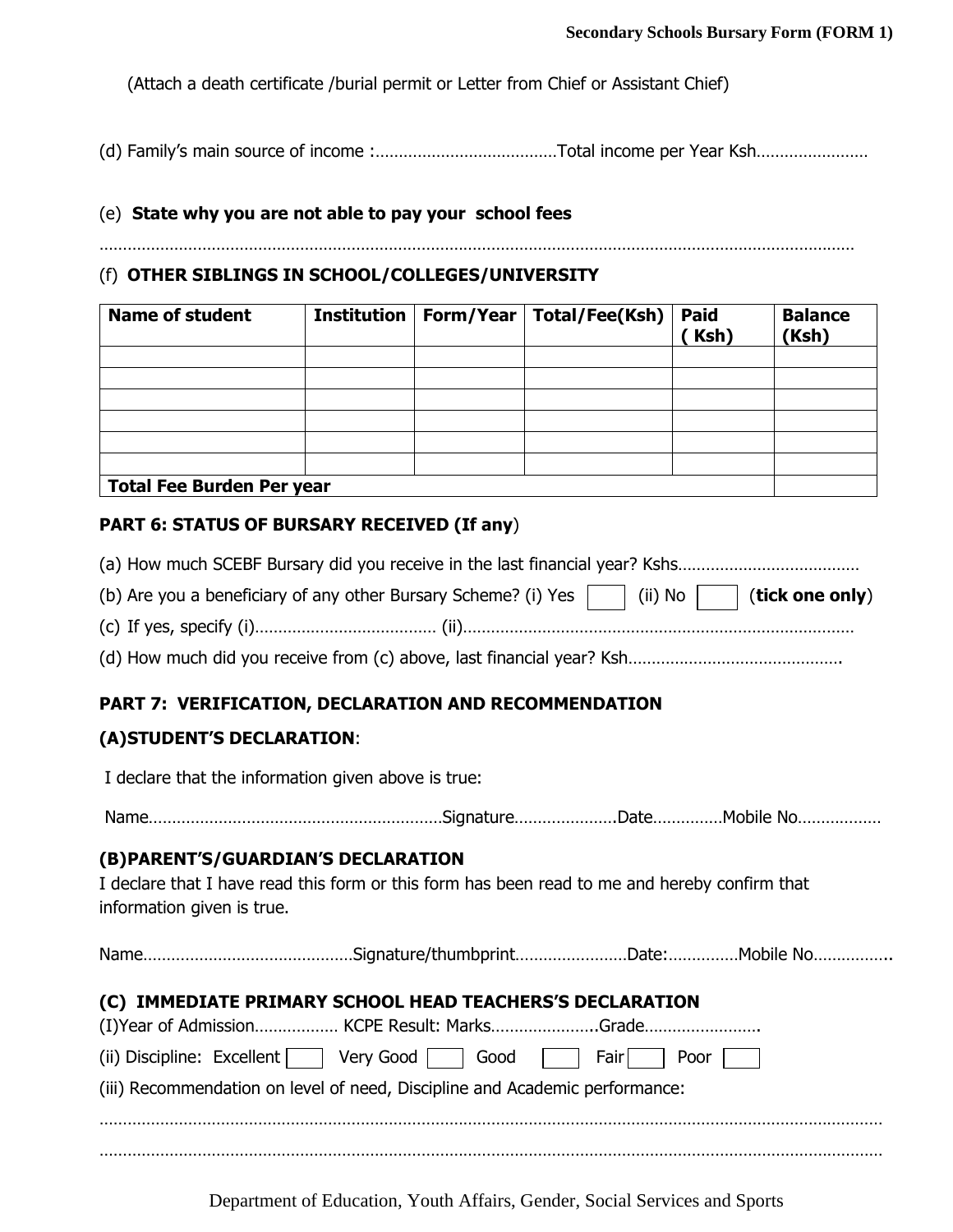| <b>Secondary Schools Bursary Form (FORM 1)</b><br>I declare that the above named was a pupil in this school and the information given is true  |
|------------------------------------------------------------------------------------------------------------------------------------------------|
|                                                                                                                                                |
|                                                                                                                                                |
| D) PRINCIPAL'S DECLARATION                                                                                                                     |
|                                                                                                                                                |
| (II) Position in class/Form: Term I  Term II  Term III (Certify<br>the attached copy of the report form)                                       |
| Excellent:     Very Good     Average     Below Average                                                                                         |
|                                                                                                                                                |
| (iv) Student's Discipline:                                                                                                                     |
| Excellent: Very Good Good Figure Fair Plancorrow poor $\Box$ (Tick one option only)                                                            |
| (v) Principal's comments on the level of need, Discipline and academic Performance.                                                            |
|                                                                                                                                                |
|                                                                                                                                                |
|                                                                                                                                                |
| <b>Account particulars of the school:</b>                                                                                                      |
|                                                                                                                                                |
| Bank code:                                                                                                                                     |
| NB: PLEASE NOTE THAT THIS IS VERY IMPORTANT FOR WIRING FUNDS FOR SUCCESSFUL<br>APPLICANTS. NO CHEQUES WILL BE ISSUED.                          |
| I confirm that the School/institution is registered by the Ministry of Education                                                               |
| information given above is true.                                                                                                               |
|                                                                                                                                                |
| Mobile No:                                                                                                                                     |
|                                                                                                                                                |
|                                                                                                                                                |
| E) CHIEF/ ASSISTANT CHIEF'S OR RELIGIOUS LEADER'S REMARKS ON THE STATUS OF THE<br><b>FAMILY/PARENTS AND DISABILITY OF THE STUDENT (if any)</b> |
|                                                                                                                                                |
|                                                                                                                                                |